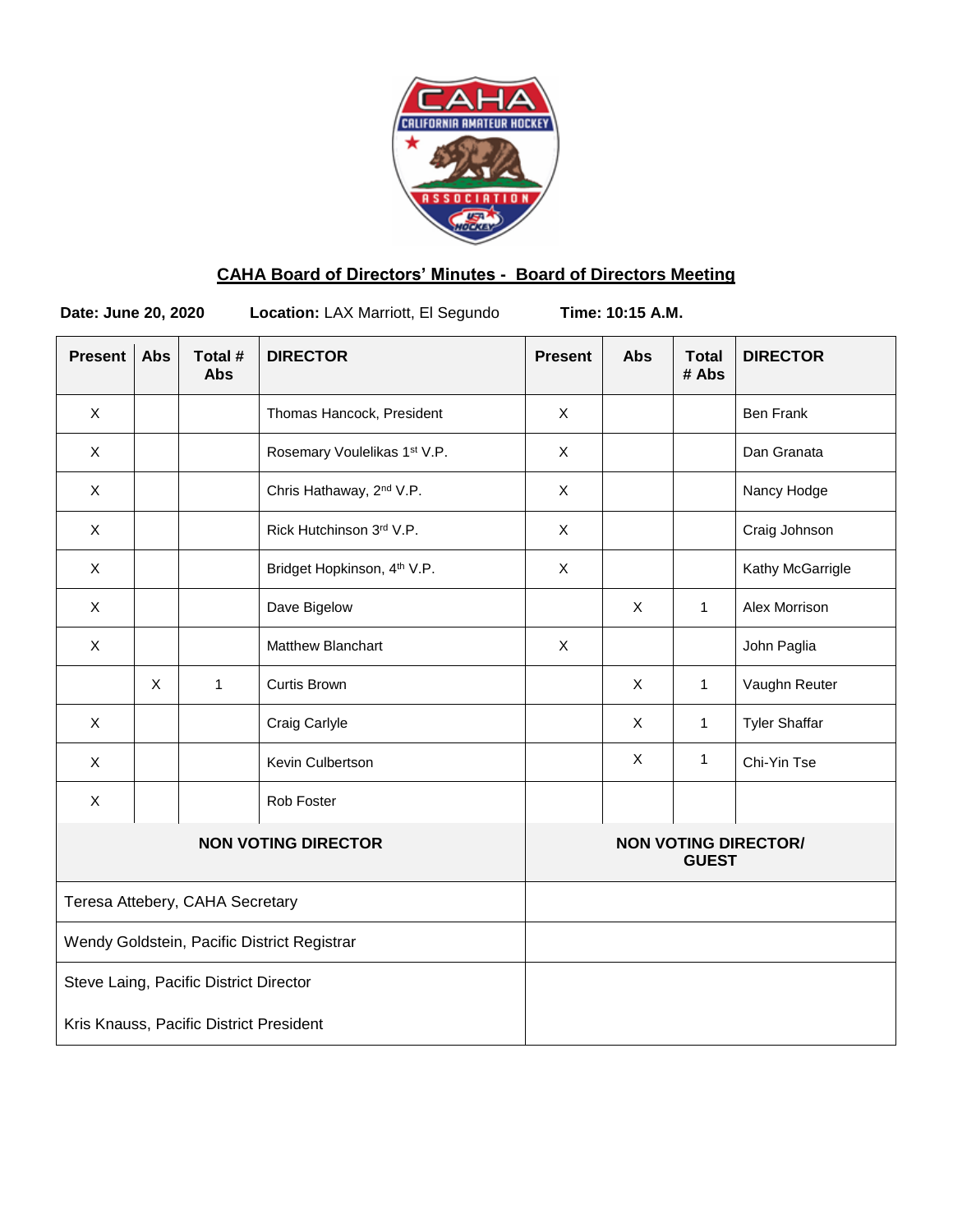# **President – Tom Hancock**

Tom called the meeting to order at 10:15am, there are 15 voting directors, therefore we have a quorum. Welcome to the new Directors.

## **Nominations of board seats:**

**CAHA President** - Rosemary Voulelikas nominated Tom Hancock; 2<sup>nd</sup> by Bridget Hopkinson Call to close nomination by Bridget Hopkinson; 2<sup>nd</sup> by Rosemary Voulelikas Tom Hancock approved for new 2 year term.

1<sup>st</sup> VP/Discipline – Bridget Hopkinson nominated Rosemary Voulelikas; 2<sup>nd</sup> by Nancy Hodge Call to close nomination by Bridget Hopkinson; 2<sup>nd</sup> by Craig Carlyle Rosemary approved

2<sup>nd</sup> VP/Youth Council – Bridget Hopkinson nominated Chris Hathaway; 2<sup>nd</sup> by Rosemary Voulelikas Call to close nomination by Bridget Hopkinson; 2<sup>nd</sup> by Craig Carlyle Chris Hathaway approved

**3 rd VP/Adult Chair** – Rosemary Voulelikas nominated Tyler Shaffar; 2nd by Bridget Hopkinson Nomination for Tyler withdrawn. Rosemary Voulelikas nominated Rick Hutchinson; 2<sup>nd</sup> by Nancy Hodge Call to close nomination by Craig Carlyle; 2<sup>nd</sup> by John Paglia Rick Hutchinson approved

**4 th VP/Girls-Women's Chair** – Rosemary Voulelikas nominated Bridget Hopkinson; 2nd by Kathy McGarrigle Call to close nomination by Kathy McGarrigle; 2<sup>nd</sup> by Ben Frank Bridget Hopkinson approved

**Secretary** – Bridget Hopkinson nominated Teresa Attebery; 2<sup>nd</sup> by Rosemary Voulelikas Call to close nomination by Craig Carlyle; 2<sup>nd</sup> by Chris Hathaway Teresa Attebery approved

**Treasurer** – Rosemary Voulelikas nominated Chris Hays; 2<sup>nd</sup> by Bridget Hopkinson Call to close nomination by John Paglia; 2<sup>nd</sup> by Dan Granata Chris Hays approved

**Tier I & II Commissioner** – Bridget Hopkinson nominated Kevin Culbertson; 2<sup>nd</sup> by Rosemary Voulelikas Call to close nomination by Chris Hathaway; 2<sup>nd</sup> by John Paglia Kevin Culbertson approved

Girls-Women's Commissioner – Rosemary Voulelikas nominated Bridget Hopkinson; 2<sup>nd</sup> by Kathy McGarrigle Call to close nomination by Craig Carlyle; 2<sup>nd</sup> by Kevin Culbertson Bridget Hopkinson approved

**High School Commissioner** – Bridget Hopkinson nominated Rosemary Voulelikas; 2<sup>nd</sup> by Kevin Culbertson Call to close nomination by Kevin Culbertson; 2<sup>nd</sup> by Bridget Hopkinson Rosemary Voulelikas approved

**SafeSport Coordinator** – Bridget Hopkinson nominated Jaime Campbell; 2<sup>nd</sup> by Rosemary Voulelikas Call to close nomination by Bridget Hopkinson; 2<sup>nd</sup> by John Paglia Jaime Campbell approved

**Member Services** – Rosemary Voulelikas nominated Jaime Campbell; 2<sup>nd</sup> by Bridget Hopkinson Call to close nomination by John Paglia; 2<sup>nd</sup> by Craig Carlyle Jaime Campbell approved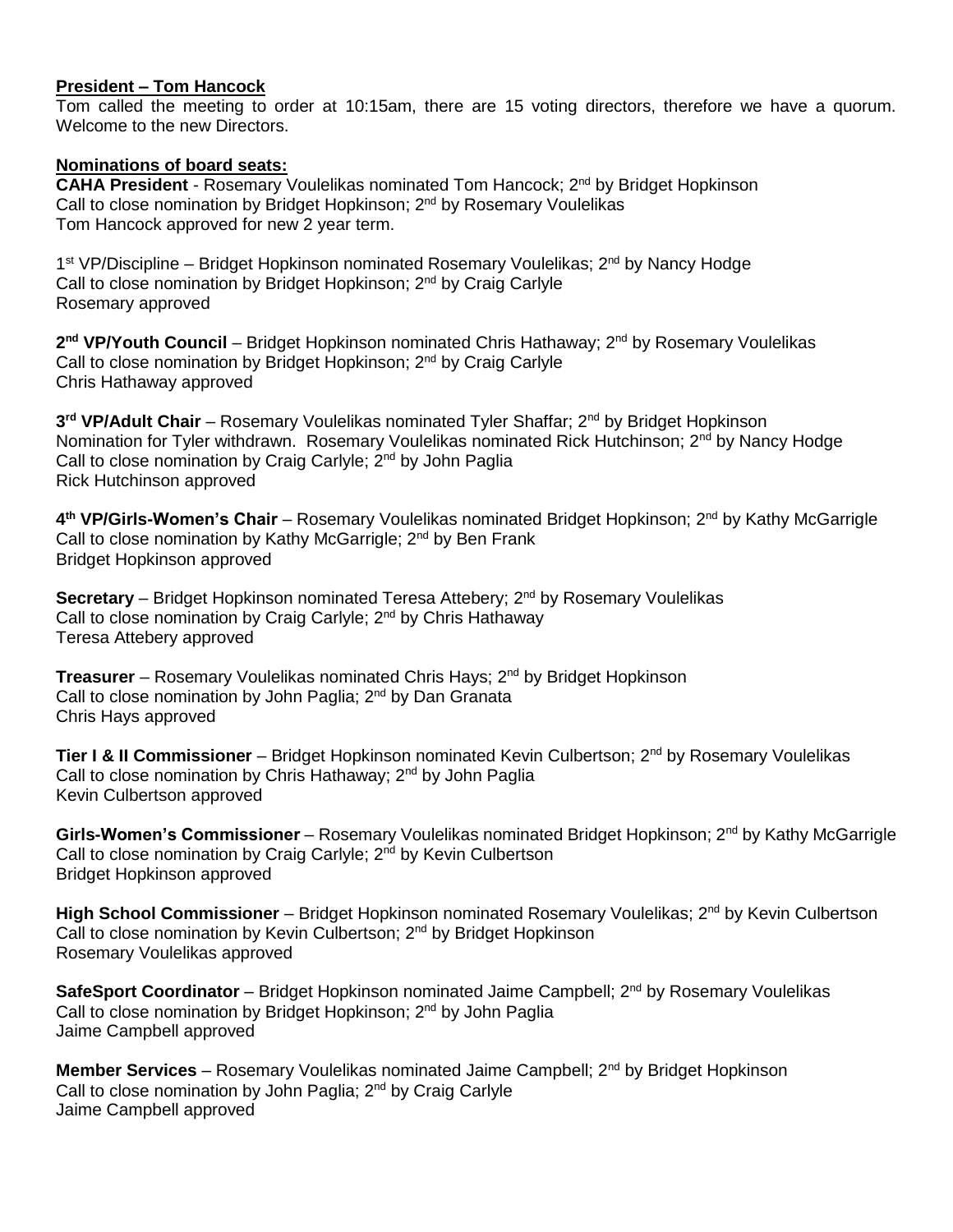Legal Counsel – Craig Carlyle nominated Geoff Leibl; 2<sup>nd</sup> by Rosemary Voulelikas Call to close nomination by Kevin Culbertson: 2<sup>nd</sup> by Craig Carlyle Geoff Leibl approved

**Tournament Director** – Rosemary Voulelikas nominated Bridget Hopkinson; 2<sup>nd</sup> by Kevin Culbertson Call to close nomination by Craig Carlyle; 2<sup>nd</sup> by Chris Hathaway Bridget Hopkinson approved

Tom would like all committee chairs to send him a list of their committee members within the next 2 weeks.

# **Pacific District President – Kris Knauss**

USA Hockey Annual Congress was held virtually over 2 weeks earlier in June. There is a big push for return to rinks. USA Hockey website has various documents related to this topic posted. IHF elections have been pushed out 1 year – current members of the board will remain in place. USA Hockey tryout committee is looking into recruitment fines – proposal is \$5K and a 1 year suspension. There could be waivers for the National Bound Teams 10-20 rule due to some states not currently allowing travel. Kris has been added to the At Large committee. Due to reduced membership, there is likely a tightening of events due to monetary constraints. The USA Hockey Arena in Michigan has high expenses. USA Hockey received a \$2.3M PPP loan which is expected to run out in June. There are layoffs and furloughs expected at the National Office.

The LA Lions appeal failed at USA Hockey Youth Council. An appeal to USA Hockey Executive Board is expected. San Jose have not submitted a waiver for Girls 19AAA.

The Strategic Planning Committee has had a lot of good discussions. USA Hockey needs to have a culture change at the leadership level. There are discussions regarding adjusting the age classifications along with a possible change of penalty length for youth games.

The cancellation of events and camps is disappointing. There are hopes of reaching out to the 03 players who would have attended National Development Camps.

#### **Pacific District Director – Steve Laing**

Steve mentioned that there were 7 High School housekeeping changes to USA Hockey rules that were all approved by the USA Hockey board. There will be decisions for District events approved at the PD meeting in August. There is point of emphasis on the Zero Tolerance Policy as it related to Officials, before, during and after all games by all participants.

Charlie Freutsch has retired from USA Hockey. Jim Smith is under investigation for possible SafeSport related violations.

The Pacific District is aligned that changes need to be made to the USA Hockey board.

# **Pacific District Registrar – Wendy Goldstein**

CAHA was on track to be up 3% in growth. The District was on track to be up 5%.

#### **Tryouts**

Dave Bigelow motioned to keep tryout dates as currently set; 2nd by Rosemary Voulelikas. **MOTION PASSED**

Rosemary Voulelikas motioned to allow Tier I teams to digitally sign returning players effective June 26; 2<sup>nd</sup> by Kevin Culbertson **MOTION FAILED**

#### **AB5 - Tom Hancock/Geoff Leibl**

Tom provided an update regarding AB5 status. An exemption of coaches of youth sports not affiliated with schools has been added. AB1850 & AB2257are new bills related to AB5.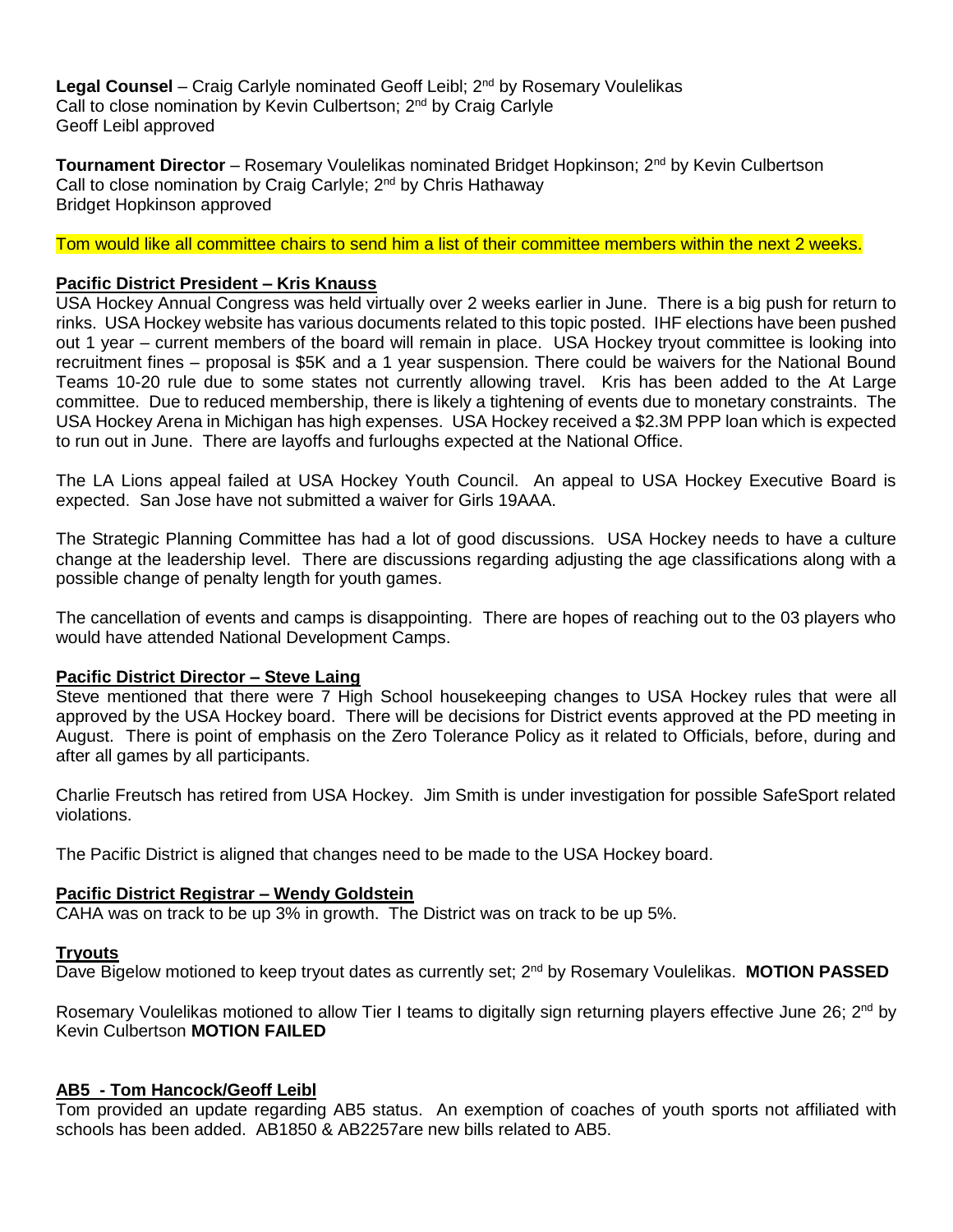## **SafeSport - Jaime Campbell**

Jaime shared a power point presentation which she will be sending to the board.

#### **CAHA 2020-2021 Calendar**

Proposed calendar distributed. Nancy Hodge motioned to approve the calendar;  $2^{nd}$  by Bridget Hopkinson **MOTION PASSED** – CAHA website will be updated based on approved calendar

## **Guidebook Review**

Rosemary Voulelikas presented the updates to the CAHA Guidebook as suggested by the Rules Committee.

Motion by Craig Carlyle to approve Section 1 as presented; 2nd by Dan Granata **MOTION PASSED**

Motion by John Paglia to approve Section 2 as presented; 2nd by Craig Carlyle **MOTION PASSED**

Motion by Dan Granata to approve Section 3 as presented; 2nd by John Paglia **MOTION PASSED**

Motion by Dave Bigelow to approve Section 4 as presented; 2nd by Dan Granata **MOTION PASSED**

No changes to Section 5

Motion by Rob Foster to approve Section 6 with the recommendation to have Tier I tryouts start no earlier than the 1<sup>st</sup> Friday of June; Tier II no earlier than the 2<sup>nd</sup> Friday of June and Youth A/BB/B & HS no earlier than the 3 rd Friday of June; 2nd by Kevin Culbertson **MOTION PASSED**

Tom Hancock to send a Point of Emphasis to all Officials regarding Section 6.15 (Attendance and Equipment Check)

Motion by Craig Carlyle to approve Section 7 as presented; 2nd by John Paglia **MOTION PASSED**

Motion by Craig Carlyle to approve Section 8 with correction to "no more than 25%"; 2nd by John Paglia **MOTION PASSED**

Motion by Dave Bigelow to approve Section 9 as presented; 2nd by Dan Granata **MOTION PASSED**

Motion by Dave Bigelow to approve Section 10 with correction to "no more than 25%"' 2<sup>nd</sup> by Dan Granata **MOTION PASSED**

Motion by Bridget Hopkinson to approve Section 11 with correction to "no more than 25%"; minor clean-up of 11.4 and removal of reference to laydowns; 2nd by Craig Carlyle **MOTION PASSED**

Motion by Dave Bigelow to approve Section 12 with corrections to 12.9 & 12.2; 2<sup>nd</sup> by John Paglia MOTION **PASSED**

Motion by Kevin Culbertson to approve Section 13 as presented; 2nd by Kathy McGarrigle **MOTION PASSED**

Motion by Craig Carlyle to approve Section 14 & 15 as presented; 2nd by Kevin Culbertson **MOTION PASSED**

Motion by John Paglia to approve Section 16 as presented; 2nd by Kevin Culbertson **MOTION PASSED**

No changes to Section 17

Motion by Craig Carlyle to approve Section 18 as presented; 2nd by Dave Bigelow **MOTION PASSED**

Motion by Kevin Culbertson to approve Section 19 as presented; 2<sup>nd</sup> by John Paglia **MOTION PASSED**